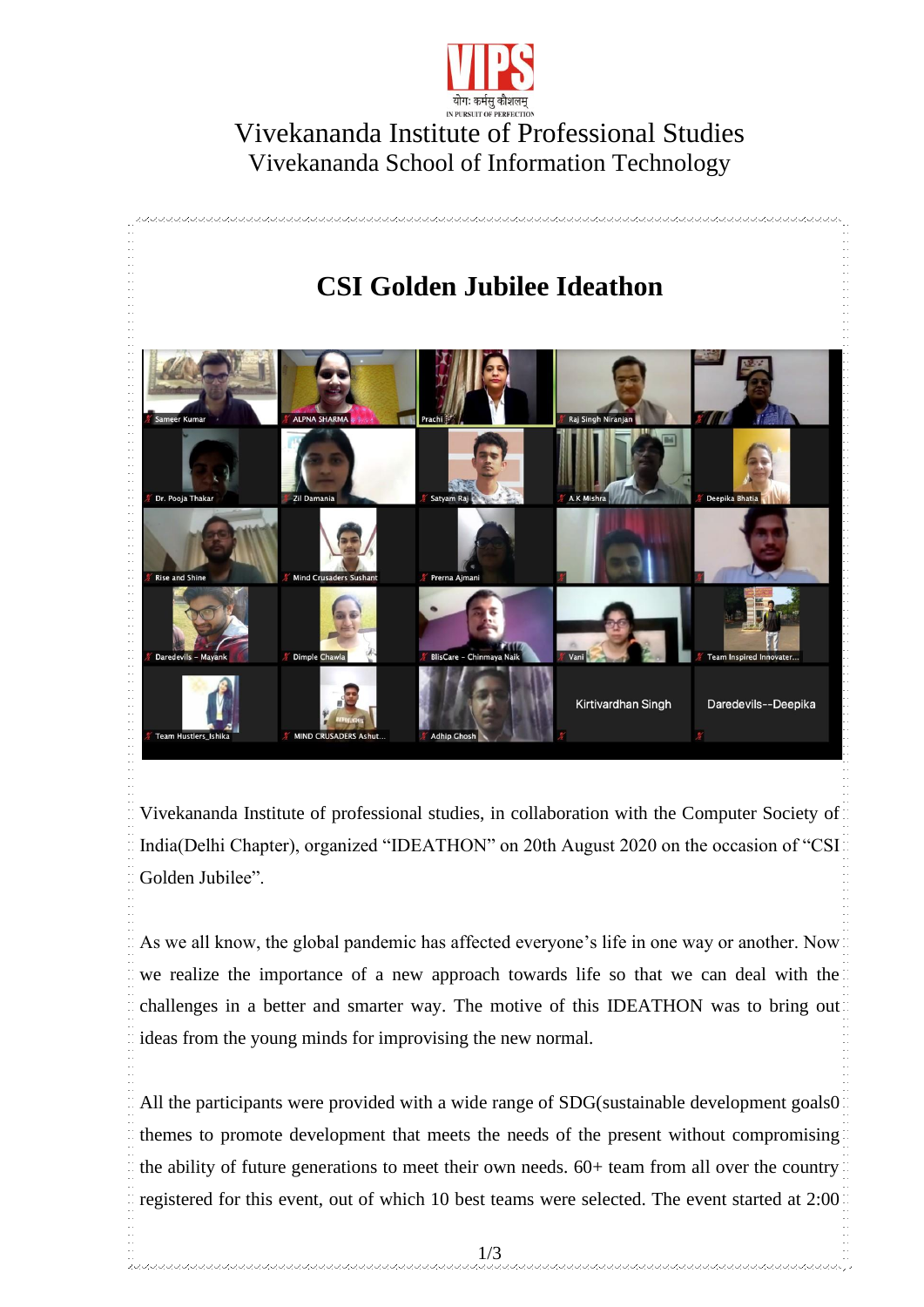

## Vivekananda Institute of Professional Studies Vivekananda School of Information Technology

PM when Mr. Raj Singh Niranjan(CSI chairperson), Judges, Faculty members of VSIT, and participants connected virtually on ZOOM to share creativity and interests.

Ms. Alpna Sharma inaugurated the event with her words of motivation. She welcomed all the dignitaries, judges, and participants to the E-event.

The chief guest of the event - Mr. Ashutosh Pankaj (Deputy General Manager, Tata Communications, Delhi) after working for two decades in the IT industry, shared his advice with the participants that the industry leaders search for entrepreneur attitude and enthusiasm in the young generation. He motivated the participants to go out of the way to challenge the status code, to invent and to implement.

The event was judged by Prof. (Dr.) Deepali Kamthania, Ms. Sonal Pahwa, and Mr. Sameer Kumar. After making participants familiar with the rules, code of conduct, and judging criteria, the group presentation's started. Each team was given 4 minutes to present their ideas, after which judges asked them questions as and when required.

Several teams introduced their concepts and shared their approach towards the new normal. Out of the box thinking and motivation to implement the ideas impressed judges the most.

Mr. Raj Singh Niranjan, Chairperson Computer Society of India( Delhi Chapter), Managing Partner, Trans India Law Associates concluded the event by thanking all the professors of VSIT. He conducted a short session with the students in which he asked various practical questions to give them the right path to follow.

He motivated all to see this time of pandemic as the most significant opportunity for creativity and as a boost to new talent. He showed his faith in the young minds of India that they will bring laurels to the country.

After the careful evaluation and curation of the participants, the honourable judges selected the winners. Inspired innovators from Sir M Visvesvaraya Institute of Technology Bangalore bagged the first position, BlisCare from GHRCE, Nagpur bagged the second position, and Zil Damania from NMIMS, Mumbai came third. Satyam Raj from Cambridge Institute of